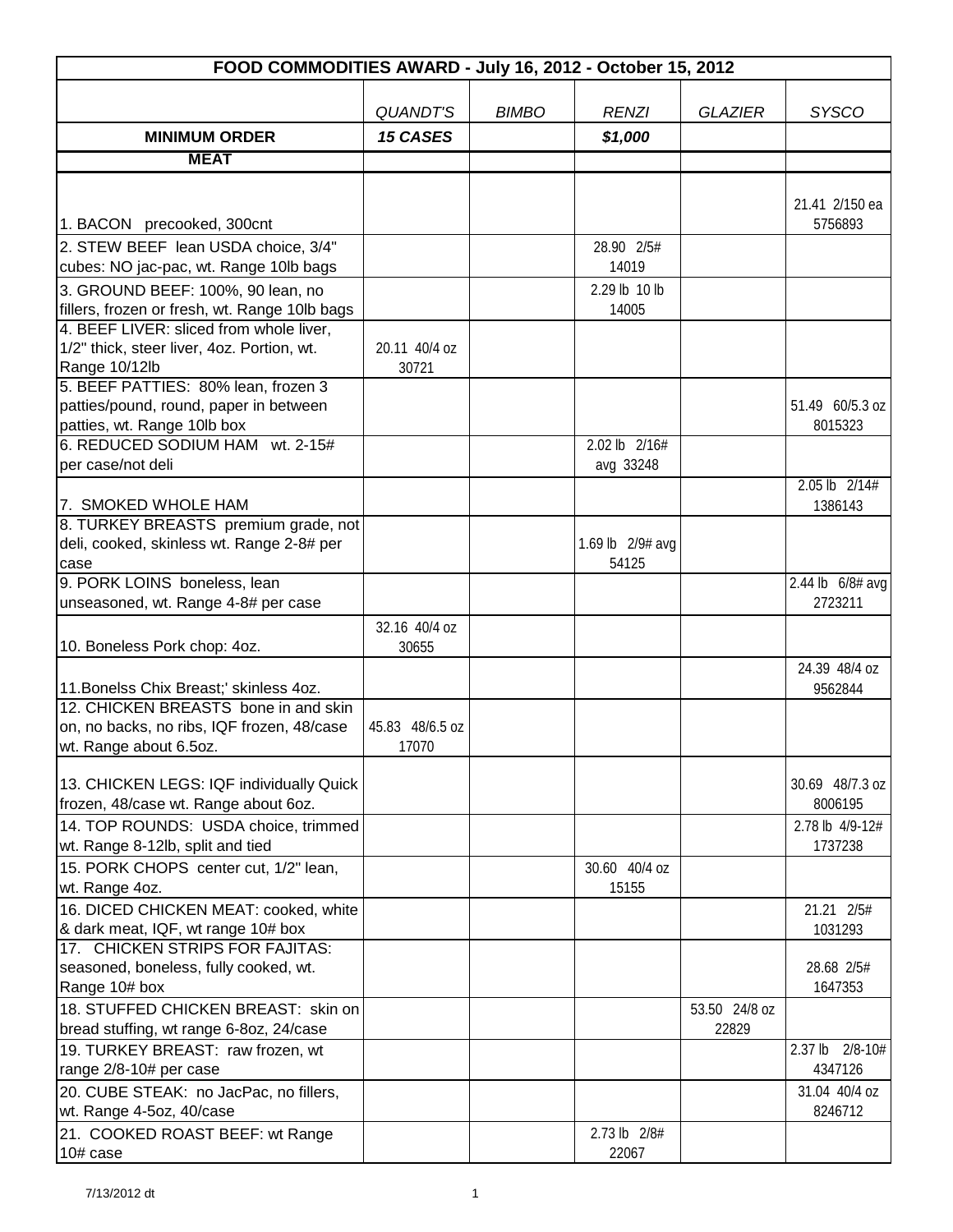|                                             | <b>QUANDT'S</b>        | <b>BIMBO</b> | <b>RENZI</b>    | <b>GLAZIER</b> | <b>SYSCO</b>              |
|---------------------------------------------|------------------------|--------------|-----------------|----------------|---------------------------|
| 22. SALISBURY STEAK: wt. 4oz, 10#           |                        |              |                 |                | 43.60 120/4 oz            |
| case/JakPac acceptable                      |                        |              |                 |                | 2334480<br>21.85 2/5#     |
| 23. ITALIAN SAUSAGE LINKS: wt. 4oz.         |                        |              |                 |                | 1968130                   |
| 24. PORK BREAKFAST SAUSAGE                  |                        |              |                 |                | 18.79 1/10 #              |
| LINKS, cooked 1oz.                          |                        |              |                 |                | 1488493<br>36.78 48/6 oz  |
| 25. BONELESS CHICKEN BREAST                 |                        |              |                 |                | 9562885                   |
| 26. CHICKEN CORDON BLEU                     |                        |              |                 |                | 38.18 36/4 oz<br>1624329  |
| 27. PRECOOKED SLICED MEATLOAF               | 39.50 75/3.2 oz        |              |                 |                |                           |
| <b>DELUXE</b>                               | 30709                  |              |                 |                | 12.08 4/5#                |
| 28. GROUND TURKEY                           |                        |              |                 |                | 7268279                   |
| <b>FROZEN MEAT</b>                          |                        |              |                 |                |                           |
| 1. PORK BBQ RIBETTES: cooked,<br>100/case   |                        |              |                 |                | 26.08 53/3 oz<br>7154263  |
| 2. BREADED VEAL PATTY with CHEESE:          |                        |              | 27.50 40/4 oz   |                |                           |
| 40/case                                     |                        |              | 33041           |                |                           |
| 3. STUFFED PEPPERS W/SAUCE:<br>48/case      |                        |              |                 |                | 46.49 4/5 lb<br>2517001   |
| 4. STUFFED CABBAGE W/SAUCE:<br>48/case      |                        |              |                 |                | 59.58 4/5.7 #<br>8156978  |
| 5. BREADED FISH: uncooked 32/cse            |                        |              | 33.00 46/3.6 oz |                |                           |
| comparable to Pier 17                       |                        |              | 10331           |                |                           |
| 6. BREADED FISH COOKED 48/CASE              |                        |              |                 |                | 44.56 30 lb<br>8945061    |
| 7. UNBREADED VEAL PATTY: 40Z.               | 31.67 40/4 oz<br>30717 |              |                 |                |                           |
|                                             |                        |              |                 | 30.98 105/2.67 |                           |
| 8. FROZEN MANICOTTI: 60/case 3oz.           |                        |              |                 | oz 19020       |                           |
| 9. FROZEN STUFFED SHELLS: 2oz.,<br>120/case |                        |              |                 |                | 34.71 160/2 oz<br>0082131 |
|                                             |                        |              | 24.00 10#       |                |                           |
| 10. PEPPERONI: sliced, 10# case             |                        |              | 21035           |                |                           |
| 11. ITALIAN SAUSAGE CUBES: cooked           |                        |              |                 |                | 17.09 2/5#<br>8131443     |
| 12. BREADED CHICKEN PATTY: 30Z.,            |                        |              | 11.20 52/3.1 oz |                |                           |
| oven ready, white meat                      |                        |              | 55057           |                |                           |
| 13. ITALIAN MEATBALLS: 10# BOX              | 26.25 2/5#<br>29941    |              |                 |                |                           |
|                                             |                        |              |                 |                | 22.40 10#                 |
| 14. CUBED PORK                              |                        |              |                 |                | 1534262                   |
| 15. PULLED TURKEY                           | 36.35 10#<br>17017     |              |                 |                |                           |
| 16. HOT DOGS                                |                        |              |                 |                | 12.02 10#<br>1073485      |
|                                             | 3.92 lb 30# avg        |              |                 |                |                           |
| 17. BABY BACK RIBS                          | 38189                  |              |                 |                |                           |
|                                             |                        |              |                 |                | 22.33 160/1 oz            |
| 18. BREAKFAST TURKEY SAUSAGE                |                        |              |                 |                | 5393236                   |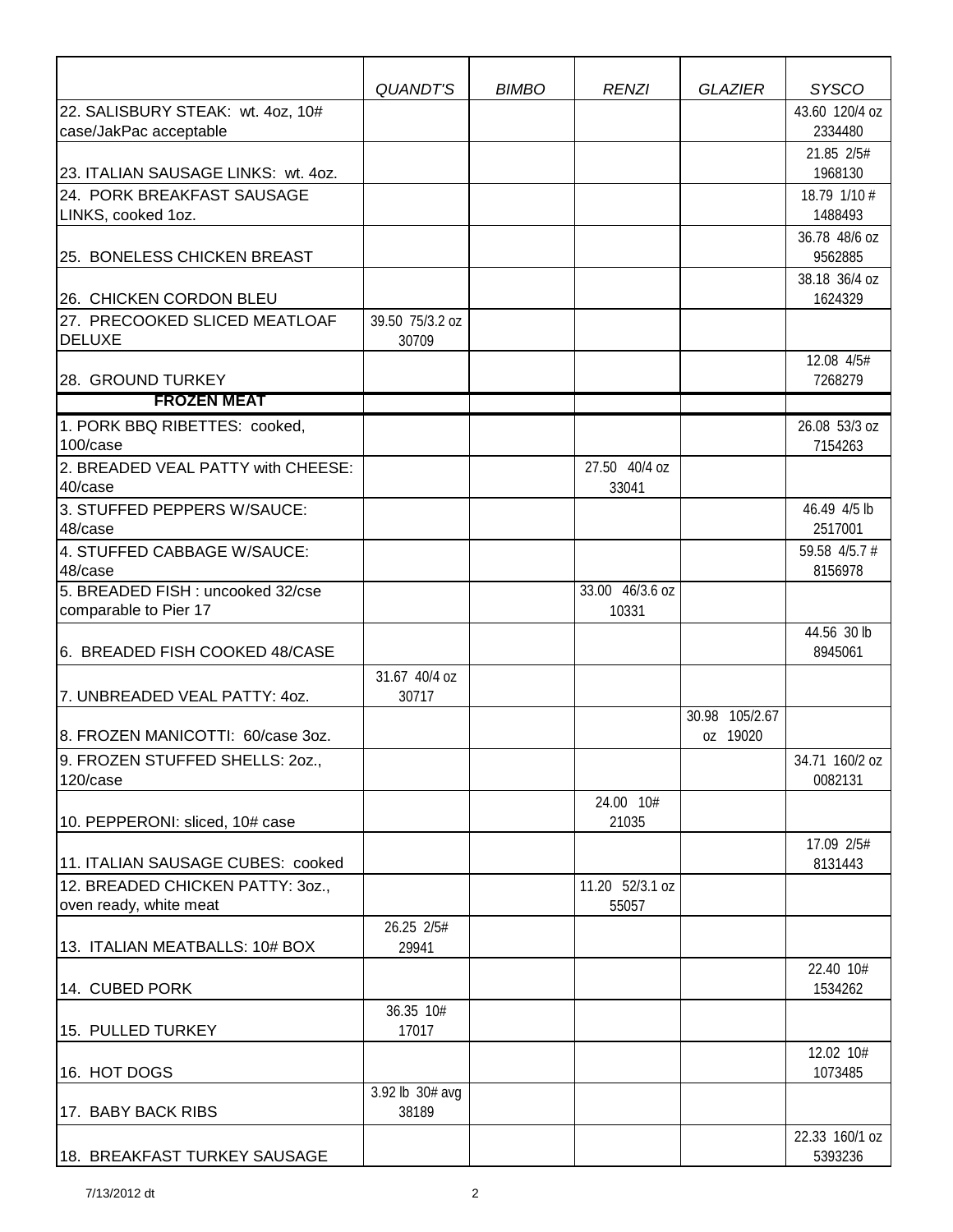|                                  | QUANDT'S                | <b>BIMBO</b> | <b>RENZI</b> | <b>GLAZIER</b> | <b>SYSCO</b><br>85.40 4/10# |
|----------------------------------|-------------------------|--------------|--------------|----------------|-----------------------------|
| 19. UNBREADED FISH FILLETS 4 oz  |                         |              |              |                | 8085698                     |
|                                  |                         |              |              |                | 19.11 10#                   |
| 20. BREAKFAST SAUSAGE PATTIES    |                         |              |              |                | 7131907                     |
| 21. FISH NUGGETS 1 oz            | 20.56 160/1 oz<br>19403 |              |              |                |                             |
| 22. POLLOCK POTATO CRUNCH        |                         |              |              |                |                             |
| NUGGET 1 oz                      |                         |              |              |                |                             |
| 23. TATOR TOT 1 oz               | 14.31 6/5#<br>12155     |              |              |                |                             |
|                                  |                         |              |              |                | 14.82 6/3.5#                |
| 24. HASHBROWN 2.25 oz            |                         |              |              |                | 0393678                     |
| 25. PANCAKES - BUTTERMILK 1.2 oz |                         |              |              |                | 8.27 144/1.20Z<br>0669200   |
| <b>FISH</b>                      |                         |              |              |                |                             |
|                                  | 55.74 6/66.5 oz         |              |              |                |                             |
| 1. TUNA FISH: 4# can             | 3099                    |              |              |                |                             |
| 2. TUNA FISH: 12 oz can          | 30.92 24/12 oz<br>3092  |              |              |                |                             |
| <b>EGGS</b>                      |                         |              |              |                |                             |
|                                  |                         |              |              |                | 22.59 2/10#                 |
| 1. PEELED HARD COOKED: 20#       |                         |              |              |                | 5826500                     |
| 2. PASTEURIZED EGGS: 15/2#       |                         |              |              |                | 31.37 15/2#<br>6580932      |
|                                  |                         |              |              |                | 28.31 200/1 oz              |
| 3. EGG PATTIES - frozen          |                         |              |              |                | 9546797                     |
| <b>PASTA</b>                     |                         |              |              |                | 11.36 20#                   |
| 1. SPAGHETTI                     |                         |              |              |                | 8836647                     |
|                                  |                         |              |              |                | 12.65 20#                   |
| 2. ELBOW MACARONI                |                         |              |              |                | 8644375<br>12.65 20#        |
| 3. ZITI                          |                         |              |              |                | 0819439                     |
|                                  |                         |              | 13.50 10#    |                |                             |
| 4. SPIRALS: tricolored           |                         |              | 84096        |                |                             |
| 5. RICE: par boil                |                         |              |              |                | 11.40 25#<br>7905441        |
|                                  |                         |              | 14.59 12/1#  |                |                             |
| 6. LASAGNA NOODLES               |                         |              | 76879        |                |                             |
| 7. EGG NOODLES                   |                         |              |              |                | 8.11 10#<br>0469104         |
| 8. FROZEN RAVIOLI                |                         |              |              |                | 12.55 220/.58 oz<br>1314822 |
| <b>BAKING PRODUCTS</b>           |                         |              |              |                |                             |
|                                  |                         |              | 7.00 25#     |                |                             |
| 1. FLOUR                         |                         |              | 10881        |                |                             |
| 2. SUGAR, GRANULATED             | 29.35 50#<br>4610       |              |              |                |                             |
|                                  | 34.16 50#               |              |              |                |                             |
| 3. SUGAR, CONFECTIONERY          | 4608                    |              |              |                |                             |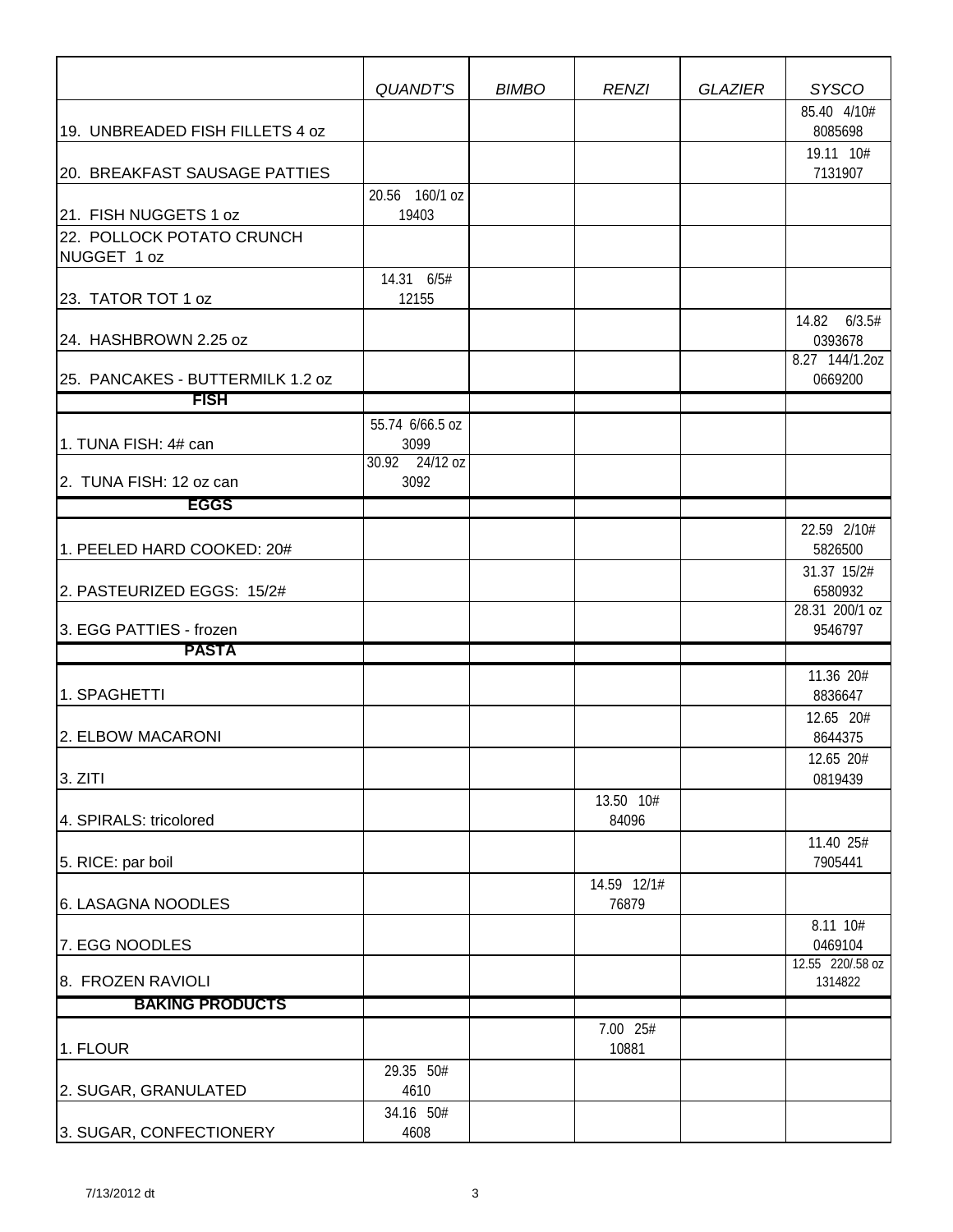|                                 | QUANDT'S             | <b>BIMBO</b> | <b>RENZI</b>                        | <b>GLAZIER</b> | <b>SYSCO</b>                |
|---------------------------------|----------------------|--------------|-------------------------------------|----------------|-----------------------------|
|                                 | 34.28 50#            |              |                                     |                |                             |
| 4. SUGAR, BROWN                 | 4603                 |              | 39.00 50#                           |                |                             |
| 5. SHORTENING                   |                      |              | 77002                               |                |                             |
| <b>6. VEGETABLE OIL</b>         |                      |              | 37.95 6/gal<br>30088                |                |                             |
| 7. CORN STARCH                  |                      |              | 16.25 24/1#<br>91369<br>13.50 24/1# |                |                             |
| 8. BAKING SODA                  |                      |              | 68058                               |                |                             |
| 9. BAKING POWDER                |                      |              | 4.99 5# 68064                       |                |                             |
| 10. COCONUT: unsweetened        |                      |              | 19.90 10#<br>10189                  |                |                             |
| 11. SEMI-SWEET CHOCOLATE CHIPS  | 46.31<br>25#<br>4468 |              |                                     |                |                             |
| 12. WALNUTS                     |                      |              |                                     |                | 44.65 3/2#<br>4645404       |
| 13. PEANUT BUTTER               | 49.25 6/5#<br>4124   |              |                                     |                |                             |
| 14. CHIX STUFFING MIX           |                      |              | 36.00 12/1.75#<br>65049             |                |                             |
| 15. BRAN MUFFIN MIX             |                      |              |                                     |                | 51.39 6/5#<br>4044020       |
| 16. SALT SUBSTITUTE             | 18.24 2000<br>4665   |              |                                     |                |                             |
| 17. PEANUT BUTTER CHIPS         | 56.00 25#<br>4466    |              |                                     |                |                             |
| <b>INDIVIDUAL CEREALS</b>       |                      |              |                                     |                |                             |
| 1. CHEERIOS - Individual        |                      |              |                                     |                | 18.33 96/.75 oz<br>5594049  |
| 2. CORN FLAKES - Individual     |                      |              |                                     |                | 17.85 96/.75 oz<br>5593967  |
| 3. RAISIN BRAN - Individual     |                      |              |                                     |                | 19.44 96/1.25 oz<br>5594015 |
| 4. SPECIAL K - Individual       |                      |              |                                     |                | 22.58 96/5/8 oz<br>4044699  |
| 5. RICE CRISPIES - Individual   |                      |              |                                     |                | 17.85 96/.75 oz<br>5594023  |
| 6. CREAM OF WHEAT - Bulk        |                      |              |                                     |                | 22.10 12/28 oz<br>8562639   |
| 7. OATMEAL - Individual         |                      |              |                                     |                | 24.53 12/42 oz<br>8562621   |
| 8. SHREDDED WHEAT - Individual  |                      |              |                                     |                | 27.28 70/1.06 oz<br>6199269 |
| 9. SHREDDED WHEAT - Bulk        |                      |              |                                     |                |                             |
| 10. CREAM OF WHEAT - Individual |                      |              |                                     |                | 49.32 12/12 ct<br>5503448   |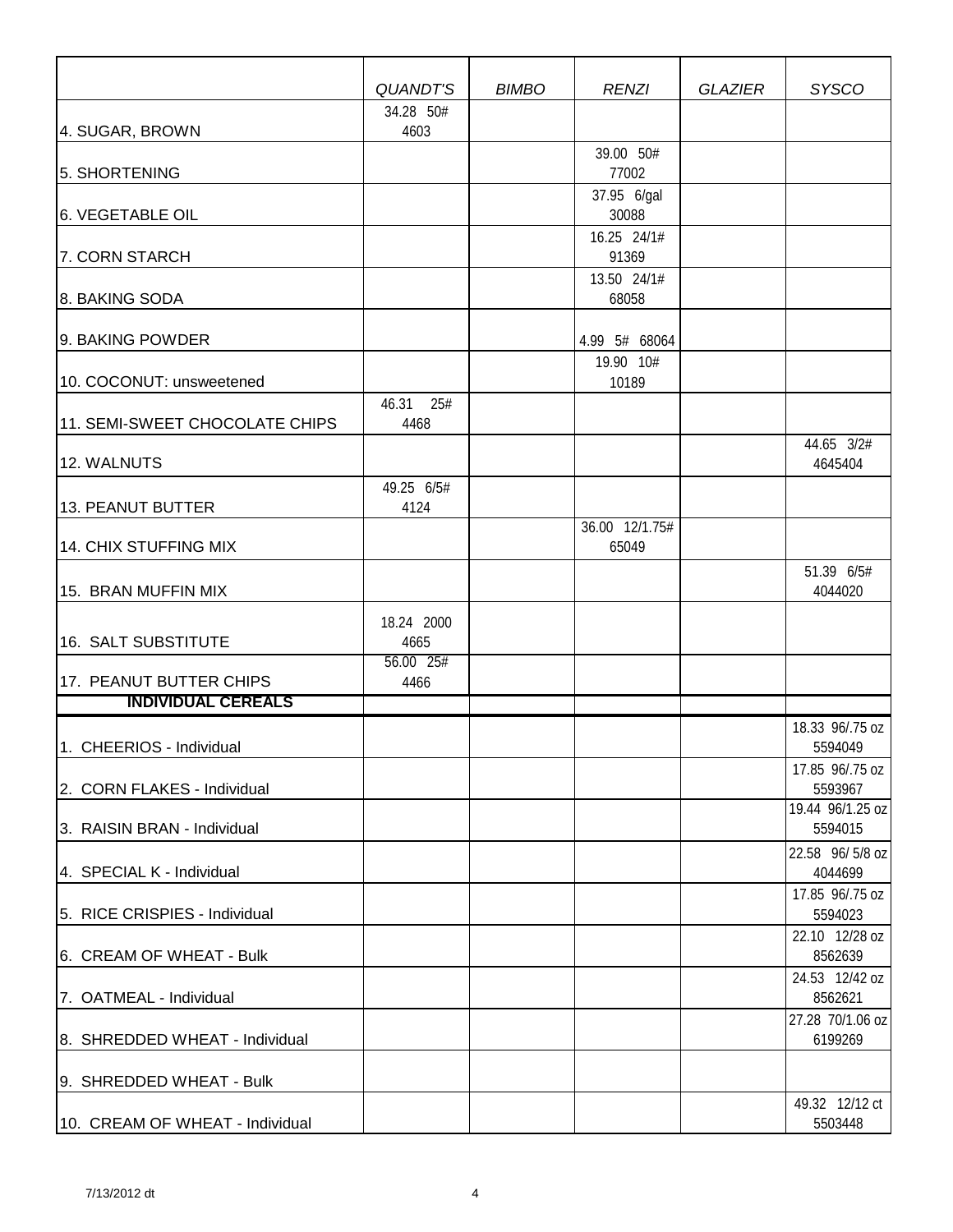|                                                                       | QUANDT'S           | <b>BIMBO</b> | <b>RENZI</b>           | <b>GLAZIER</b> | <b>SYSCO</b>                                                                           |
|-----------------------------------------------------------------------|--------------------|--------------|------------------------|----------------|----------------------------------------------------------------------------------------|
|                                                                       |                    |              |                        |                | 17.85 96/1 oz                                                                          |
| 11. BRAN FLAKES - Individual<br><b>DESSERT MIXES</b>                  |                    |              |                        |                | 8921132                                                                                |
|                                                                       |                    |              |                        |                |                                                                                        |
| 1. BANANA NUT MUFFIN MIX                                              |                    |              | 59.85 6/5#<br>28008    |                |                                                                                        |
| 2. BLUEBERRY MUFFIN MIX                                               |                    |              | 6/5#<br>28.00<br>28030 |                |                                                                                        |
| 3. BASIC MUFFIN MIX                                                   |                    |              | 26.95 6/5#<br>28231    |                | 30.86 6/5#<br>4947958                                                                  |
| 4. BROWNIE MIX                                                        |                    |              |                        |                | 23.95 6/5#<br>9031584                                                                  |
| 5. ANGELFOOD CAKE                                                     |                    |              |                        |                | 47.42 12/16 oz<br>4045621                                                              |
| 6. SPICE CAKE MIX                                                     | 29.94 6/5#<br>6450 |              |                        |                |                                                                                        |
| 7. READY TO SPREAD ICING: MUST BE<br>SHELF STABLE CHOCOLATE & VANILLA |                    |              |                        |                | 2/11# 56.61 choc<br>fudge 4158929 /<br>52.63 vanilla<br>4046124                        |
| 8. CAKE MIXES: Yellow/White/Chocolate                                 |                    |              |                        |                | 6/5# 20.87 yel<br>6530406 & wh<br>6530422 / 23.79<br>devils food 6530372<br>68.05 6/5# |
| 9. CARROT CAKE MIX                                                    |                    |              |                        |                | 4045647                                                                                |
| 10. DIABETIC CAKE MIXES:<br>Yellow/White/Chocolate                    |                    |              |                        |                | 6/16 oz 22.02<br>Van:6094528 /<br>Choc:6094536                                         |
| 11. SMOOTH SPREAD ICING (add water)                                   |                    |              |                        |                | 65.04 6/5#<br>4046116                                                                  |
| 12. EGG CUSTARD - No Bake                                             |                    |              |                        |                | 60.36 6/24 oz<br>5586086                                                               |
| 13. CHEESECAKE                                                        |                    |              |                        |                | 67.98 6/4#<br>1678481                                                                  |
| 14. GINGERBREAD MIX                                                   | 28.67 6/5#<br>6446 |              |                        |                |                                                                                        |
| 15. CORN MUFFIN MIX                                                   |                    |              |                        |                | 20.71 6/5#<br>4906459                                                                  |
| <b>COOKING PRODUCTS</b>                                               |                    |              |                        |                |                                                                                        |
| 1. BEEF SOUP BASE LOW SODIUM                                          |                    |              | 48.70 12/1#<br>57716   |                |                                                                                        |
| 2. CHICKEN SOUP BASE LOW SODIUM                                       |                    |              |                        |                | 41.87 12/12 oz<br>5199039                                                              |
| 3. SOY SAUCE LOW SODIUM                                               |                    |              |                        |                | 34.60 6/.5 gal<br>4897641                                                              |
| 4. PORK GRAVY MIX                                                     | 34.23 8/1#<br>8746 |              |                        |                |                                                                                        |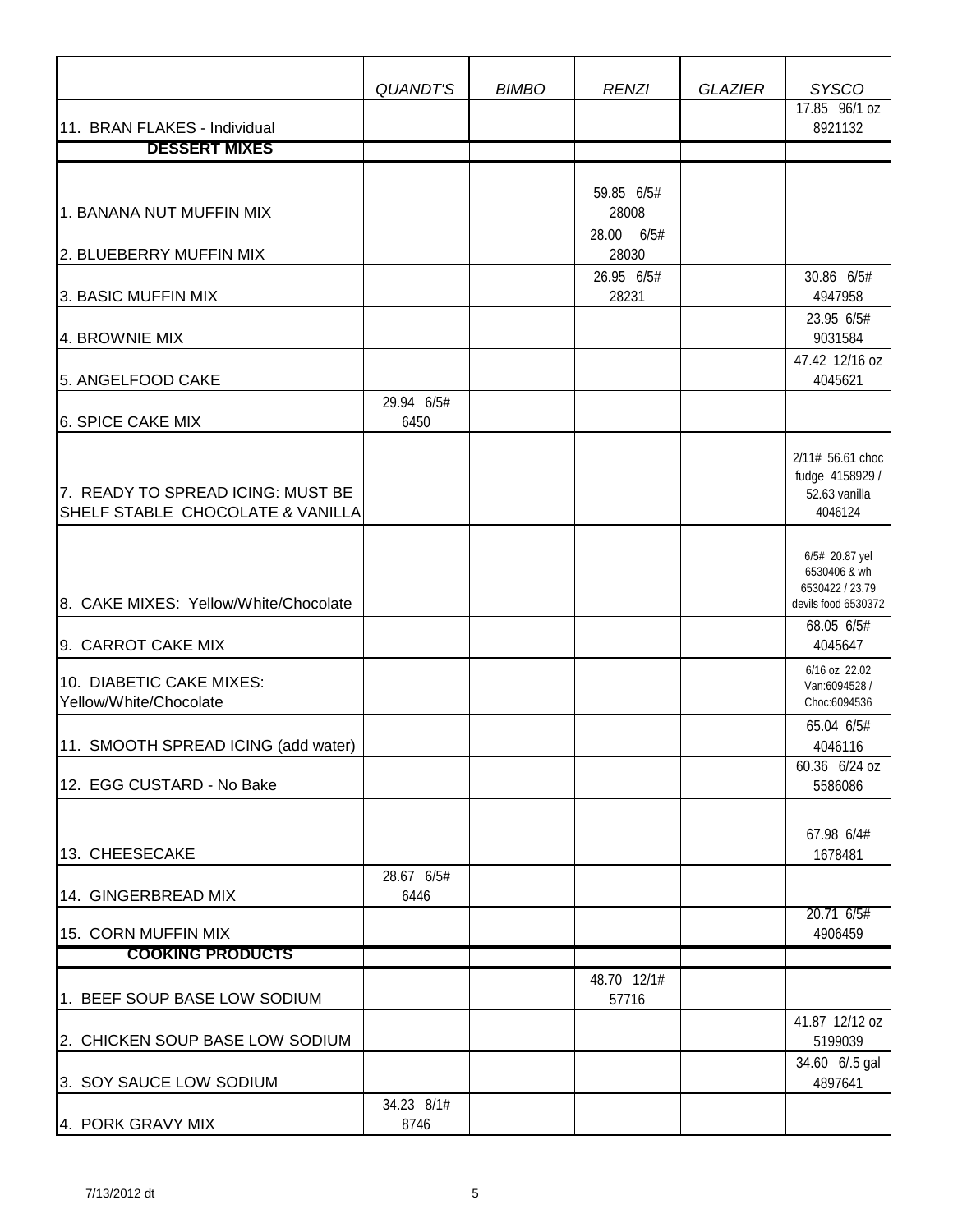|                                                               | QUANDT'S      | <b>BIMBO</b> | <b>RENZI</b>           | <b>GLAZIER</b>     | <b>SYSCO</b>                |
|---------------------------------------------------------------|---------------|--------------|------------------------|--------------------|-----------------------------|
| 5. TURKEY GRAVY MIX                                           |               |              | 22.10 8/15 oz<br>28430 |                    |                             |
| 6. SAUSAGE GRAVY                                              |               |              | 57.00 6/10#<br>10625   |                    |                             |
|                                                               | 18.21 4/gal   |              |                        |                    |                             |
| 7. WORCESTERSHIRE SAUCE                                       | 5814          |              |                        |                    | 19.17 6/5#                  |
| 8. PANCAKE MIX                                                |               |              |                        |                    | 5301643                     |
| 9. BISQUICK MIX                                               |               |              |                        |                    | 20.00 6/5#<br>8463895       |
| 10. INSTANT BROTH & SEASONING -<br><b>BEEF</b>                |               |              |                        |                    |                             |
| 11. INSTANT BROTH & SEASONING -<br><b>CHICKEN</b>             |               |              |                        |                    |                             |
| 12. BEEF BROTH                                                |               |              |                        |                    | 24.72 12/49 oz<br>5568233   |
| 13. CHICKEN GRAVEY                                            |               |              |                        |                    | 37.41 12/5#<br>4220364      |
| 14. CHICKEN BROTH                                             |               |              |                        |                    | 23.30 12/49 oz<br>5568241   |
|                                                               |               |              |                        |                    |                             |
| 15. THICK-IT INSTANT HEALTHCARE<br><b>FOOD THICKENER - PC</b> |               |              |                        |                    | 12.87 100/6.5<br>gm 0101758 |
| 16. THICK-IT INSTANT HEALTHCARE                               |               |              |                        |                    | 60.00 25#                   |
| <b>FOOD THICKENER - Bulk</b>                                  |               |              |                        |                    | 0102194                     |
| <b>SALAD DRESSINGS</b>                                        |               |              |                        |                    |                             |
| 1. SALAD DRESSING Low Fat Ranch                               |               |              | 30.30 4/gal<br>56297   |                    |                             |
| 2. SALAD DRESSING Low Fat French                              |               |              |                        |                    | 21.41 4/gal<br>4086567      |
| 3. SALAD DRESSING Low Fat Thousand<br>Island                  |               |              | 45.95 4/gal<br>56060   |                    |                             |
| 4. SALAD DRESSING Low Fat Golden                              |               |              | 21.00 4/gal            |                    |                             |
| Italian<br><b>SPICES</b>                                      |               |              | 56025                  |                    |                             |
|                                                               |               |              |                        |                    | 11.40 5#                    |
| 1. GARLIC 1.5#                                                |               |              |                        |                    | 6713507                     |
| 2. PEPPER $1#$                                                |               |              |                        |                    | 41.94 6/18 oz<br>6639827    |
| 3. BASIL LEAVES 5.5 oz                                        |               |              |                        | 4.44 6.5 oz<br>402 |                             |
| 4. CHIVES, DRIED 1.12 oz                                      |               |              |                        |                    | 24.31 6/1.35 oz<br>5913694  |
| 5. PARSLEY FLAKES 11 oz                                       |               |              | 8.00 11 oz<br>68246    |                    |                             |
| 6. ONIONS 3# dehydrated                                       |               |              | 49.95 4/5#<br>29130    |                    |                             |
|                                                               |               |              | 44.96 6/10 oz          | 4.86 14.5 oz       |                             |
| 7. POULTRY SEASONING 10 oz                                    | 22.94 6/16 oz |              | 68321                  | 486                |                             |
| 8. CHILI POWDER                                               | 9317          |              |                        |                    |                             |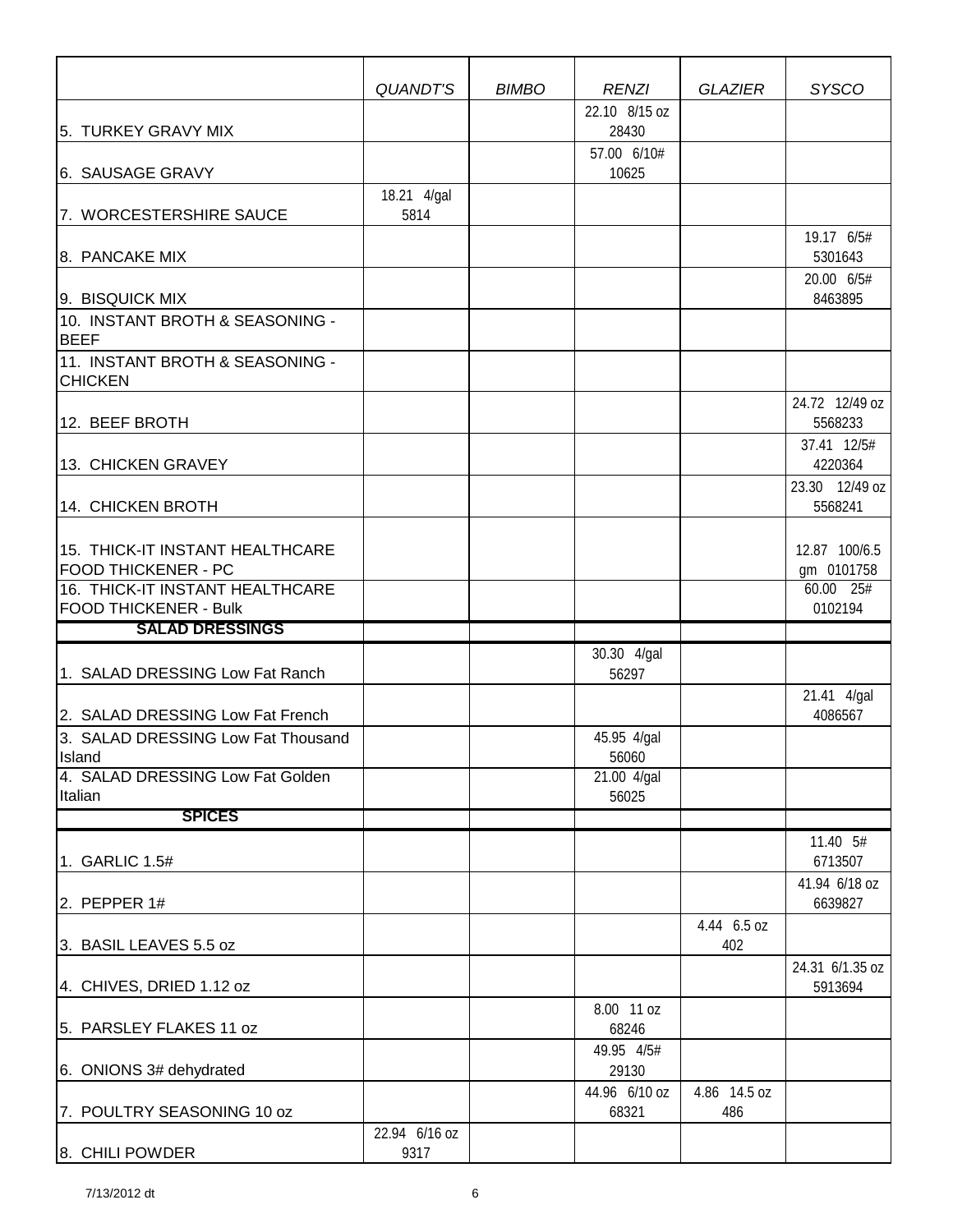|                                          | QUANDT'S                | <b>BIMBO</b> | <b>RENZI</b>                                              | <b>GLAZIER</b> | <b>SYSCO</b>                |
|------------------------------------------|-------------------------|--------------|-----------------------------------------------------------|----------------|-----------------------------|
| 9. MRS. DASH SALT SUBSTITUTE             | 36.60 500<br>9375       |              |                                                           |                |                             |
| <b>SOUP</b>                              |                         |              |                                                           |                |                             |
| 1. CR MUSHROOM LO-SO #5 CAN              | 41.33 12/5 lb<br>3492   |              |                                                           |                |                             |
| 2. TOMATO LO-SO #5 CAN                   |                         |              | 34.40 12/5#<br>11891                                      |                |                             |
| 3. CHICKEN NOODLE LO-SO                  |                         |              | 17.25 24/7.5 oz<br>76569<br>17.22 24/7.5 oz               |                |                             |
| 4. VEGETABLE LO-SO                       |                         |              | 36977<br>15.73 24/7.5 oz                                  |                |                             |
| 5. TOMATO LO-SO                          |                         |              | 36994                                                     |                |                             |
| 6. CREAM OF CHICKEN SOUP                 |                         |              |                                                           |                | 17.11 24/7.25 oz            |
| 7. CREAM OF MUSHROOM SOUP                |                         |              |                                                           |                | 4013041                     |
| <b>FROZEN DESSERTS</b>                   |                         |              |                                                           |                |                             |
| 1. APPLE PIE RAW                         |                         |              | 21.10 6/46 oz<br>50132                                    |                |                             |
| 2. APPLE PIE BAKED                       |                         |              |                                                           |                | 29.43 6/48 oz<br>9787748    |
| 3. APPLE PIE SUGAR FREE                  |                         |              |                                                           |                | 29.12 6/46 oz<br>1037639    |
| 4. CHERRY PIE RAW                        |                         |              | 29.00 6/46 oz<br>50143                                    |                |                             |
| 5. DIET SUGAR FREE CHERRY PIE            | 51.30 6/46 oz<br>13024  |              | 30.49 6/46 oz                                             |                |                             |
| 6. BLUEBERRY PIE RAW                     |                         |              | 50144                                                     |                |                             |
| 7. DIET SUGAR FREE BLUEBERRY PIE         | 50.97 6/46 oz<br>13030  |              |                                                           |                |                             |
| 8. CREAM PIES:                           |                         |              | 24.95 6/27 oz<br>choc 50120 / bana<br>50131 / cocon 50135 |                |                             |
| 9. FRUIT OF THE FOREST PIE               |                         |              |                                                           |                | 37.51 6/48 oz<br>9785601    |
| 10. STRAWBERRY RHUBARB PIE               |                         |              |                                                           |                | 26.82 6/46 oz<br>9785312    |
| 11. CARROT CAKE premade, 3<br>sheets/box |                         |              |                                                           |                | 46.23 4/99 oz<br>2296507    |
| 12. OATMEAL COOKIES - ready to bake      | 23.16 240/1 oz<br>13399 |              |                                                           |                |                             |
| 13. LEMON PIE                            |                         |              |                                                           |                | 28.42 6/38 oz<br>9788522    |
| 14. BOSTON CREAM PIE                     |                         |              |                                                           |                | 27.96 6/33 oz<br>1972090    |
| 15. DIABETIC COOKIES - ready to bake     |                         |              |                                                           |                | 31.77 200/.75 oz<br>5754403 |
| 16. VANILLA ICE CREAM - individual       |                         |              |                                                           |                | 21.48 96/4 oz<br>2220200    |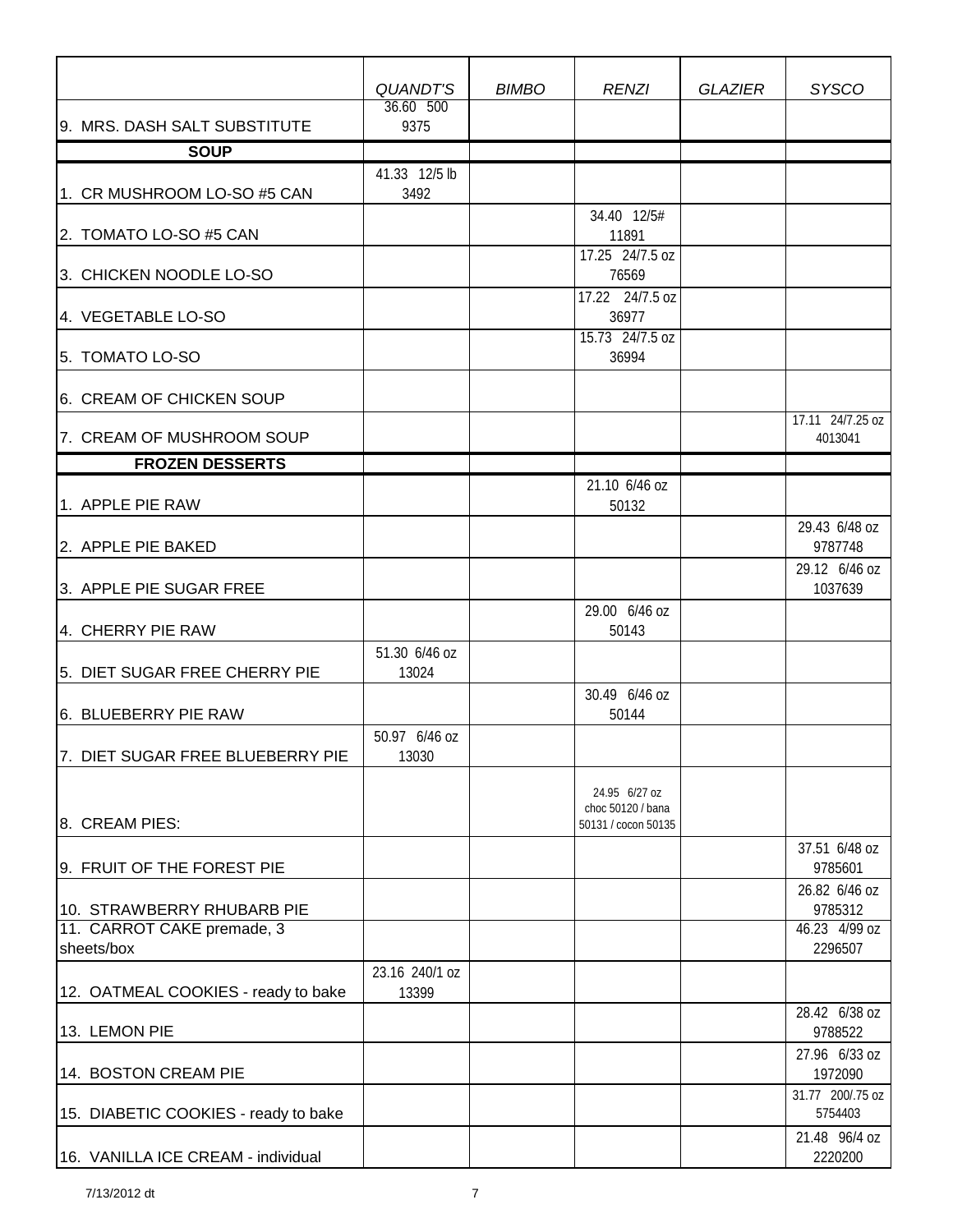|                                                                         | QUANDT'S               | <b>BIMBO</b> | <b>RENZI</b>             | <b>GLAZIER</b> | <b>SYSCO</b>                            |
|-------------------------------------------------------------------------|------------------------|--------------|--------------------------|----------------|-----------------------------------------|
| 17. CHOCOLATE ICE CREAM - individual                                    |                        |              |                          |                | 21.48 96/4 oz<br>2220226                |
| 18. NSA VANILLA ICE CREAM - individual<br>19. NSA CHOCOLATE ICE CREAM - |                        |              |                          |                | 5.24 24/4 oz<br>2376770<br>5.24 24/4 oz |
| individual<br><b>JUICES</b>                                             |                        |              |                          |                | 7769383                                 |
|                                                                         |                        |              | 20.79 12/46 oz           |                |                                         |
| 1. ORANGE                                                               |                        |              | 47057                    |                |                                         |
| 2. PINEAPPLE                                                            |                        |              |                          |                | 21.30 12/46 oz<br>5748827               |
| 3. APPLE                                                                | 17.84 12/46 oz<br>2600 |              |                          |                |                                         |
| 4. TOMATO                                                               |                        |              |                          |                | 12.72 12/46 oz<br>4081584               |
| 5. CRANBERRY                                                            |                        |              | 22.45 12/46 oz<br>47052  |                |                                         |
| 6. V-8 EZO LO SO, low sodium                                            |                        |              |                          |                | 21.60 48/5.5 oz<br>5142187              |
| 7. ORANGE JUICE EZO                                                     |                        |              | 17.19 48/5.5 oz<br>47049 |                |                                         |
| 8. CRANBERRY EZO                                                        |                        |              | 16.90 48/5.5 oz<br>47345 |                |                                         |
| 9. GRAPEFRUIT EZO                                                       |                        |              | 15.96 48/5.5 oz<br>47047 |                |                                         |
| 10. PINEAPPLE EZO                                                       |                        |              | 16.95 48/5.5 oz<br>47048 |                |                                         |
| 11. APPLE EZO                                                           | 14.23 48/4 oz<br>2625  |              |                          |                |                                         |
| 12. GRAPE JUICE                                                         |                        |              |                          |                | 22.25 12/46 oz<br>8910566               |
| 13. PC GRAPE JUICE 5.5 oz                                               |                        |              |                          |                | 16.36 48/5.5 oz<br>4164497              |
| 14. EZO TOMATOE JUICE                                                   |                        |              |                          |                | 14.17 48/6 oz<br>5161658                |
| 15. NO SUGAR JUICE - APPLE                                              |                        |              |                          |                |                                         |
| 16. NO SUGAR JUICE - ORANGE                                             |                        |              |                          |                |                                         |
| 17. NO SUGAR JUICE - GRAPE                                              |                        |              |                          |                |                                         |
| 18. NO SUGAR JUICE - PINEAPPLE                                          |                        |              |                          |                |                                         |
| <b>BULK PRODUCTS</b>                                                    |                        |              |                          |                |                                         |
| 1. TOMATO CATSUP                                                        |                        |              | 19.10 6/10#<br>57081     |                |                                         |
| 2. SLICED BEETS                                                         |                        |              |                          |                | 18.44 6/10#<br>0173740                  |
| 3. DICED BEETS                                                          |                        |              |                          |                | 20.26 6/10#<br>4109328                  |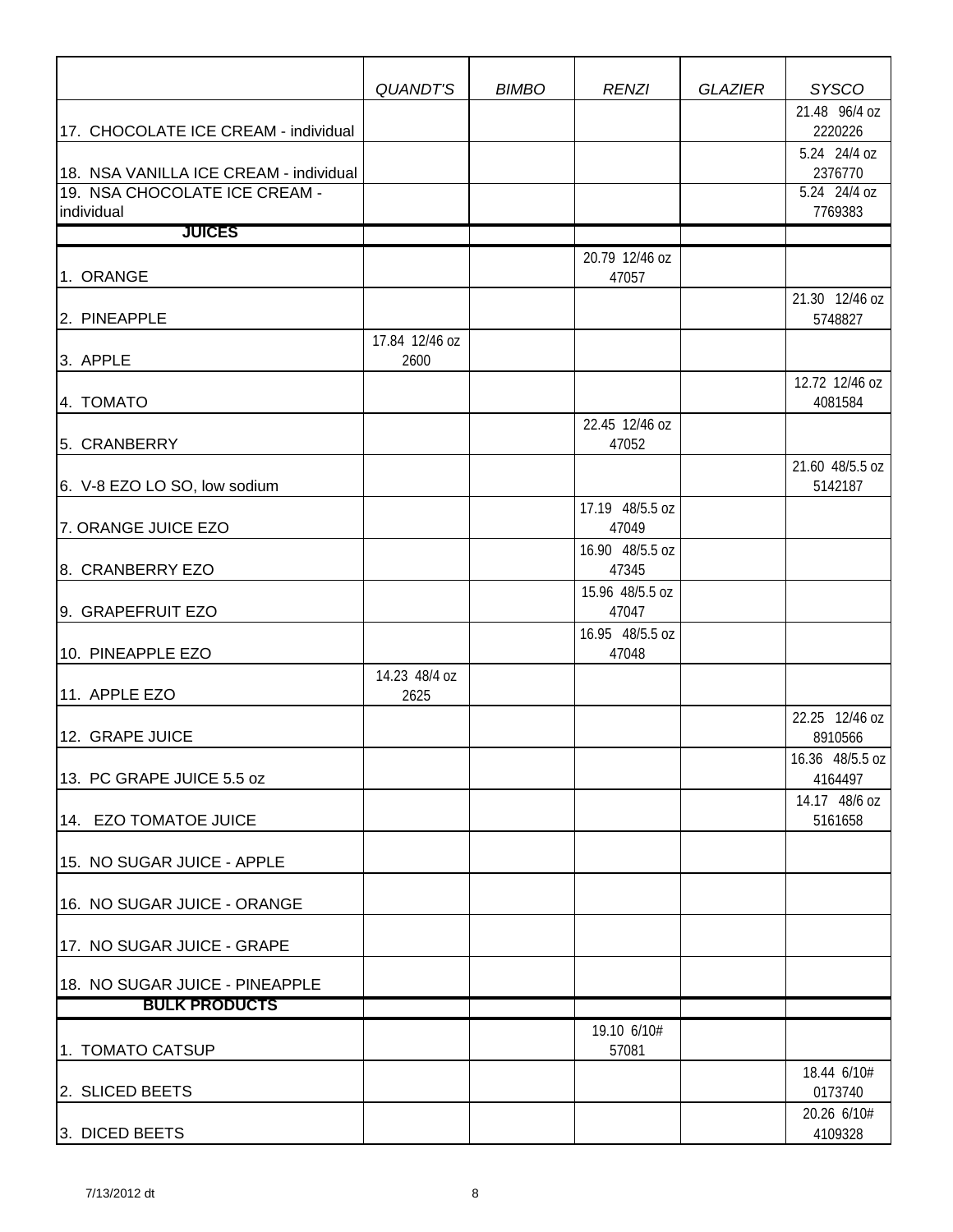|                                                 | QUANDT'S            | <b>BIMBO</b> | <b>RENZI</b>         | <b>GLAZIER</b> | <b>SYSCO</b>              |
|-------------------------------------------------|---------------------|--------------|----------------------|----------------|---------------------------|
| 4. SPAGHETTI SAUCE, comparable to<br>Angela Mia |                     |              | 19.75 6/10#<br>57336 |                |                           |
| 5. GREEN PEPPERS                                |                     |              |                      |                | 35.68 6/10#<br>8053373    |
| 6. RED PEPPERS                                  | 38.48 6/10#<br>1981 |              |                      |                |                           |
| 7. MUSHROOMS                                    |                     |              |                      |                | 34.65 6/10#<br>4309357    |
| 8. NORTHERN BEAN                                |                     |              |                      |                | 19.03 6/10#<br>4062360    |
| 9. POTATO PEARL Vitamin C Enriched              | 37.47 6/5#<br>2082  |              |                      |                |                           |
| 10. STEWED TOMATO Grade A                       |                     |              |                      |                | 20.33 6/10#<br>5096474    |
| 11. TOMATO PASTE Grade A                        |                     |              |                      |                | 28.97 6/10#<br>4030664    |
| 12. SWEET POTATOES, syrup Grade A               |                     |              | 27.80 6/10#<br>92369 |                |                           |
| 13. PIZZA SAUCE Grade A                         |                     |              | 17.89 6/10#<br>57051 |                |                           |
| 14. POTATOES DICED                              |                     |              | 23.95 6/10#<br>62084 |                |                           |
| 15. TOMATO SAUCE                                |                     |              |                      |                | 17.09 6/10#<br>4001921    |
| 16. FRESH VAC PACKED DICED<br><b>POTATOES</b>   |                     |              |                      |                | 14.53 2/10#<br>2598159    |
| 17. CANNONBALL BBQ SAUCE                        |                     |              |                      |                | 17.56 4/gal<br>8902134    |
| 18. CANNED BEEF STEW                            |                     |              |                      |                | 66.57 6/10#<br>4067039    |
| 19. CANNED CREAM STYLE CORN                     |                     |              |                      |                | 20.46 6/10#<br>0582106    |
| 20. CANNED CHILI SAUCE                          |                     |              |                      |                | 23.24 6/10<br>5096490     |
| 21. CANNED GREEN BEANS                          |                     |              |                      |                | 19.45 6/10#<br>8538348    |
| 22. CANNED WAX BEANS                            |                     |              |                      |                | 21.51 6/10#<br>4935854    |
| 23. CANNED KIDNEY BEANS                         |                     |              |                      |                | 21.09 6/10#<br>6275018    |
| 24. BROWN GRAVEY                                |                     |              |                      |                | 24.00 12/50 oz<br>4184727 |
| 25. PINTO BEANS                                 |                     |              |                      |                | 17.89 6/10#<br>3362274    |
| 26. LOW FAT MAYONNAISE                          |                     |              |                      |                | 27.19 4/gal<br>6912735    |
| 27. COLE SLAW DRESSING                          |                     |              |                      |                | 30.37 4/gal<br>4002499    |
| 28. ITALIAN BREADCRUMBS                         | 26.25 6/5#<br>8054  |              |                      |                |                           |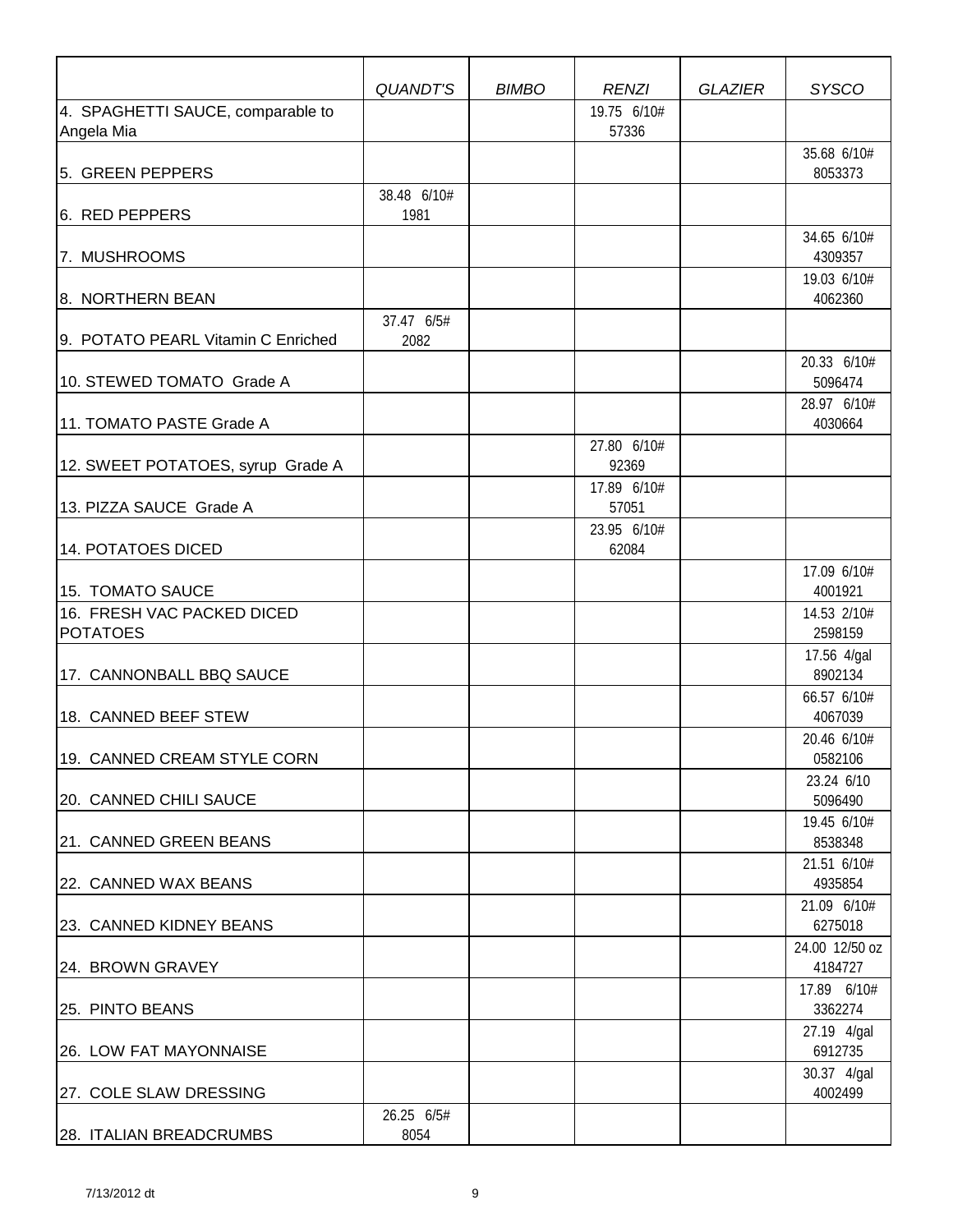|                                                        | QUANDT'S             | <b>BIMBO</b> | <b>RENZI</b>            | <b>GLAZIER</b> | <b>SYSCO</b>                                                                  |
|--------------------------------------------------------|----------------------|--------------|-------------------------|----------------|-------------------------------------------------------------------------------|
| 29. POTATO - SLICED - DEHYRATED                        |                      |              |                         |                | 45.34 4/5#<br>4003091                                                         |
| 30. POTATO - SCALLOPED 20.35 oz                        |                      |              |                         |                | 47.61 12/20.35<br>0735245                                                     |
| <b>FRUITS</b>                                          |                      |              |                         |                |                                                                               |
|                                                        | 19.76 6/10#          |              |                         |                |                                                                               |
| 1. APPLESAUCE Unsweetened, Grade A                     | 127                  |              |                         |                |                                                                               |
| 2. PC APPLESAUCE, 40Z                                  | 22.50 72/4 oz<br>146 |              |                         |                |                                                                               |
| 3. CRANBERRY SAUCE Whole, Grade A                      |                      |              |                         |                | 41.11 6/10#<br>5729983                                                        |
| 4. CRANBERRY SAUCE, Jellied, Grade A                   |                      |              | 34.59 6/101 oz<br>64050 |                |                                                                               |
| 5. FRUIT COCKTAIL                                      |                      |              | 29.70 6/10#<br>63101    |                |                                                                               |
| 6. PEACHES yellow, light cling halves,                 |                      |              |                         |                | 28.92 6/10#                                                                   |
| <b>Grade A</b>                                         |                      |              |                         |                | 4331914                                                                       |
|                                                        |                      |              | 27.75 6/10#             |                |                                                                               |
| 7. PEACHES sliced, light Grade A                       |                      |              | 63042                   |                |                                                                               |
|                                                        |                      |              | 26.75 6/10#             |                |                                                                               |
| 8. PEARS halves, light Grade A                         |                      |              | 64011 sliced            |                |                                                                               |
|                                                        |                      |              | 25.50 6/10#             |                |                                                                               |
| 9. PEARS pieces, light Grade A                         |                      |              | 64012                   |                |                                                                               |
| 10. CRUSHED PINEAPPLE: fancy, juice                    |                      |              | 22.59 6/10#             |                |                                                                               |
| Hawaiian Coarse, Grade A                               |                      |              | 64045                   |                |                                                                               |
| 11. SLICED APPLES: sliced, juice or water              |                      |              | 25.89 6/10#             |                |                                                                               |
| packed, Grade A                                        |                      |              | 63045                   |                |                                                                               |
|                                                        | 22.62 6/10#          |              |                         |                |                                                                               |
| 12. PINEAPPLE TIDBITS: light, Grade A                  | 784                  |              |                         |                |                                                                               |
| 13. PINEAPPLE, sliced, juice packed,<br><b>Grade A</b> |                      |              | 25.65 6/10#<br>63037    |                |                                                                               |
| 14. MANDARIN ORANGE, sections, light                   |                      |              | 24.95 6/10#<br>66031    |                |                                                                               |
| 15. FRUIT MEDLEY, Festival/Classic,                    |                      |              |                         |                | 14.26 1/8#                                                                    |
| melon pieces, grapes, etc                              |                      |              |                         |                | 2527786                                                                       |
| 16. TROPICAL FRUIT, papaya, banana,<br>etc.            |                      |              | 26.85 6/10#<br>64030    |                |                                                                               |
| 17. SEEDLESS RAISINS                                   |                      |              |                         |                | 28.49 144/1.5 oz<br>9387317                                                   |
| 18. FROZEN STRAWBERRIES,                               |                      |              |                         |                | 31.56 30#                                                                     |
| <b>UNSWEETENED</b>                                     |                      |              |                         |                | 1024439                                                                       |
| 19. FROZEN STRAWBERRIES,<br><b>SWEETENED</b>           |                      |              |                         |                | 36.23 6/6.5#<br>7652409                                                       |
| 20. FRUIT CUPS                                         |                      |              |                         |                | 48/4 oz 20.14<br>peach 9704917 /<br>21.03 mix 9705047 /<br>20.01 pear 9704974 |
| 21. APRICOTS                                           |                      |              |                         |                | 31.25 6/10#<br>0029078                                                        |
| <b>VEGETABLES - FROZEN</b>                             |                      |              |                         |                |                                                                               |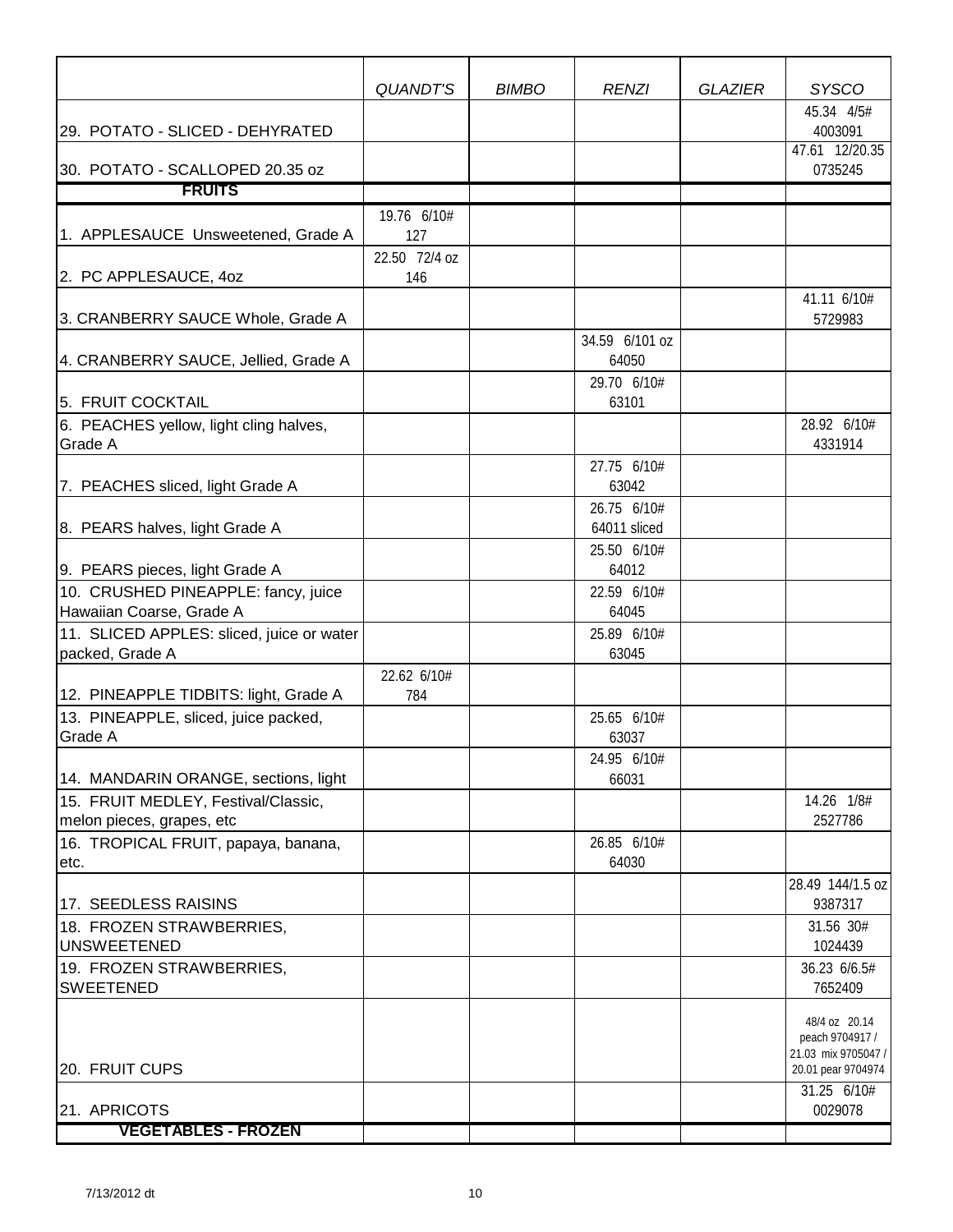|                                            | QUANDT'S               | <b>BIMBO</b> | <b>RENZI</b>         | <b>GLAZIER</b>       | <b>SYSCO</b>            |
|--------------------------------------------|------------------------|--------------|----------------------|----------------------|-------------------------|
|                                            |                        |              | 12.40 20#            |                      |                         |
| 1. CUT GREEN BEANS, Grade A                |                        |              | 45130                |                      |                         |
| 2. CUT WAX BEANS, Grade A                  | 22.92 12/2#<br>12058   |              |                      |                      |                         |
| 3. CUT BROCCOLI, Grade A                   | 13.26 12/2.5#<br>12015 |              |                      |                      |                         |
| 4. BRUSSEL SPROUTS, Grade A                |                        |              |                      | 18.24 12/2#<br>15420 |                         |
| 5. CUT CARROTS, Grade A                    |                        |              | 10.69 20#<br>45132   |                      |                         |
| 6. BABY CARROTS, whole Grade A             |                        |              |                      |                      | 17.33 12/2#<br>1055508  |
| 7. SPINACH, chopped Grade A                | 22.25 12/3#<br>12084   |              |                      |                      |                         |
| 8. CAULIFLOWER, grade A                    |                        |              |                      |                      | 15.86 12/2#<br>3772514  |
| 9. CORN, Grade A                           |                        |              | 16.50 20#<br>45133   |                      | 24.80 3/10#<br>3836889  |
| 10. MIXED VEGETABLES Grade A, 5 way<br>mix |                        |              | 14.50 20#<br>45134   |                      |                         |
| 11. ORIENTAL BLEND, Grade A                |                        |              |                      |                      | 17.69 12/2#<br>8491383  |
| 12. SWEET PEAS, Grade A                    |                        |              | 16.00 20#<br>45136   |                      |                         |
| 13. PEAS/CARROTS, Grade A                  |                        |              | 15.60 20#<br>45137   |                      |                         |
| 14. HUBBARD SQUASH, Grade A                |                        |              | 32.30 12/4#<br>45174 |                      |                         |
| 15. ASPARAGUS, Grade A                     |                        |              |                      |                      | 20.46 6/2.5#<br>1532159 |
| 16. IT CUT GREEN BEANS, Grade A            | 22.23 12/2#<br>12062   |              |                      |                      |                         |
| 17. BROCCOLI SPEARS, Grade A               |                        |              |                      |                      | 16.95 12/2#<br>7288119  |
| 18. LIMA BEANS, Grade A                    |                        |              |                      |                      | 22.86 20#<br>1496793    |
| 19. CAPRI MIX, Grade A                     |                        |              |                      |                      | 18.91 12/2#<br>1528769  |
| 20. ITALIAN MIX, Grade A                   | 17.32 20#<br>12130     |              |                      |                      |                         |
| 21. WINTER BLEND, Grade A                  |                        |              |                      |                      | 24.19 30#<br>3890969    |
| 22. SCAND BLEND, Grade A                   |                        |              |                      |                      | 19.24 12/2#<br>1474980  |
| 23. JAPANESE STIR FRY, Grade A             | 22.84 12/2#<br>12068   |              |                      |                      |                         |
| 24. FAJITA STRIPS 12-2#                    | 24.77 12/2#<br>12092   |              |                      |                      |                         |
| 25. CALIFORNIA BLEND, Grade A              |                        |              | 12.90 20#<br>44601   |                      |                         |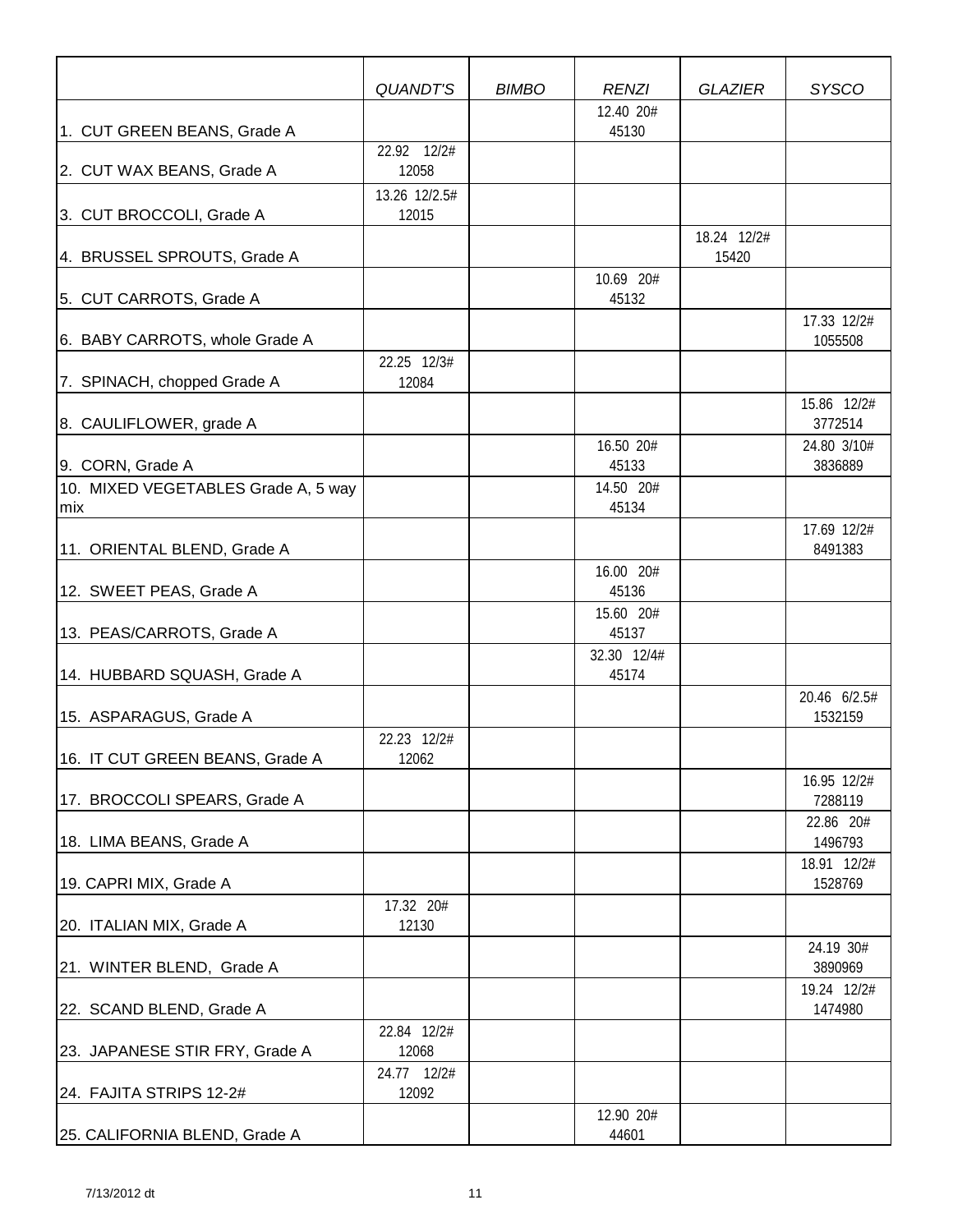|                                 | QUANDT'S             | <b>BIMBO</b> | <b>RENZI</b> | <b>GLAZIER</b> | <b>SYSCO</b>                            |
|---------------------------------|----------------------|--------------|--------------|----------------|-----------------------------------------|
|                                 |                      |              |              |                | 18.58 6/5#                              |
| 26. BREAKFAST CUBE POTATOES     |                      |              |              |                | 3644036                                 |
|                                 |                      |              |              |                | 18.21 12/2#                             |
| 27. FRENCH GREEN BEANS          |                      |              |              |                | 0672356                                 |
|                                 |                      |              |              |                | 7.84 6/2#                               |
| 28. DICED ONIONS                |                      |              |              |                | 6191712                                 |
|                                 | 16.77 6/5#           |              |              |                |                                         |
| 29. FRENCH FRIES                | 12152                |              |              |                |                                         |
| 30. FROZEN ZUCCHINI             | 24.68 12/3#          |              |              |                |                                         |
|                                 | 12090<br>24.11 12/2# |              |              |                |                                         |
| 31. FROZEN PEARL ONIONS         | 12087                |              |              |                |                                         |
|                                 |                      |              |              |                | 19.34 12/2#                             |
| 32. FROZEN DICED GREEN PEPPERS  |                      |              |              |                | 1876069                                 |
| <b>PUDDING</b>                  |                      |              |              |                |                                         |
|                                 |                      |              |              |                | 22.60 12/24 oz                          |
| 1. REGULAR CHOCOLATE            |                      |              |              |                | 7461296                                 |
|                                 | 24.05 6/10#          |              |              |                | 25.21 12/24 oz                          |
| 2. REGULAR BUTTERSCOTCH         | 6112                 |              |              |                | 4325908                                 |
|                                 |                      |              |              |                | 19.37 12/24 oz                          |
| 3. REGULAR VANILLA              |                      |              |              |                | 7461353                                 |
|                                 | 59.24 12/24 oz       |              |              |                |                                         |
| 4. REGULAR PISTACHIO            | 6055 Special Order   |              |              |                |                                         |
|                                 |                      |              |              |                |                                         |
|                                 |                      |              |              |                | 12/3.5 oz 18.96<br>choc:6798658 / 19.04 |
| 5. SUGAR FREE                   |                      |              |              |                | van:6798637                             |
|                                 |                      |              |              |                |                                         |
|                                 |                      |              |              |                | 48/3.5 oz 15.19                         |
|                                 |                      |              |              |                | butter:6213615 &<br>tapicoa:6051452 /   |
|                                 |                      |              |              |                | 15.13 choc:5661582                      |
| 6. SNACK PACK PUDDINGS          |                      |              |              |                | & van:5763834                           |
|                                 |                      |              |              |                |                                         |
|                                 |                      |              |              |                | 20.43 48/4 oz<br>rice:6959159 /         |
|                                 |                      |              |              |                | tapioca: 1642362 /                      |
|                                 |                      |              |              |                | choc:2496560 /                          |
| 7. DIABETIC SNACK PACK PUDDINGS |                      |              |              |                | van:2619500                             |
| 8. TAPIOCA PUDDING              | 27.19 6/10#<br>6120  |              |              |                | 50.95 12/24 oz<br>4222782               |
|                                 | 24.05 6/10#          |              |              |                |                                         |
| 9. LEMON PUDDING                | 6114                 |              |              |                |                                         |
| <b>JELLO</b>                    |                      |              |              |                |                                         |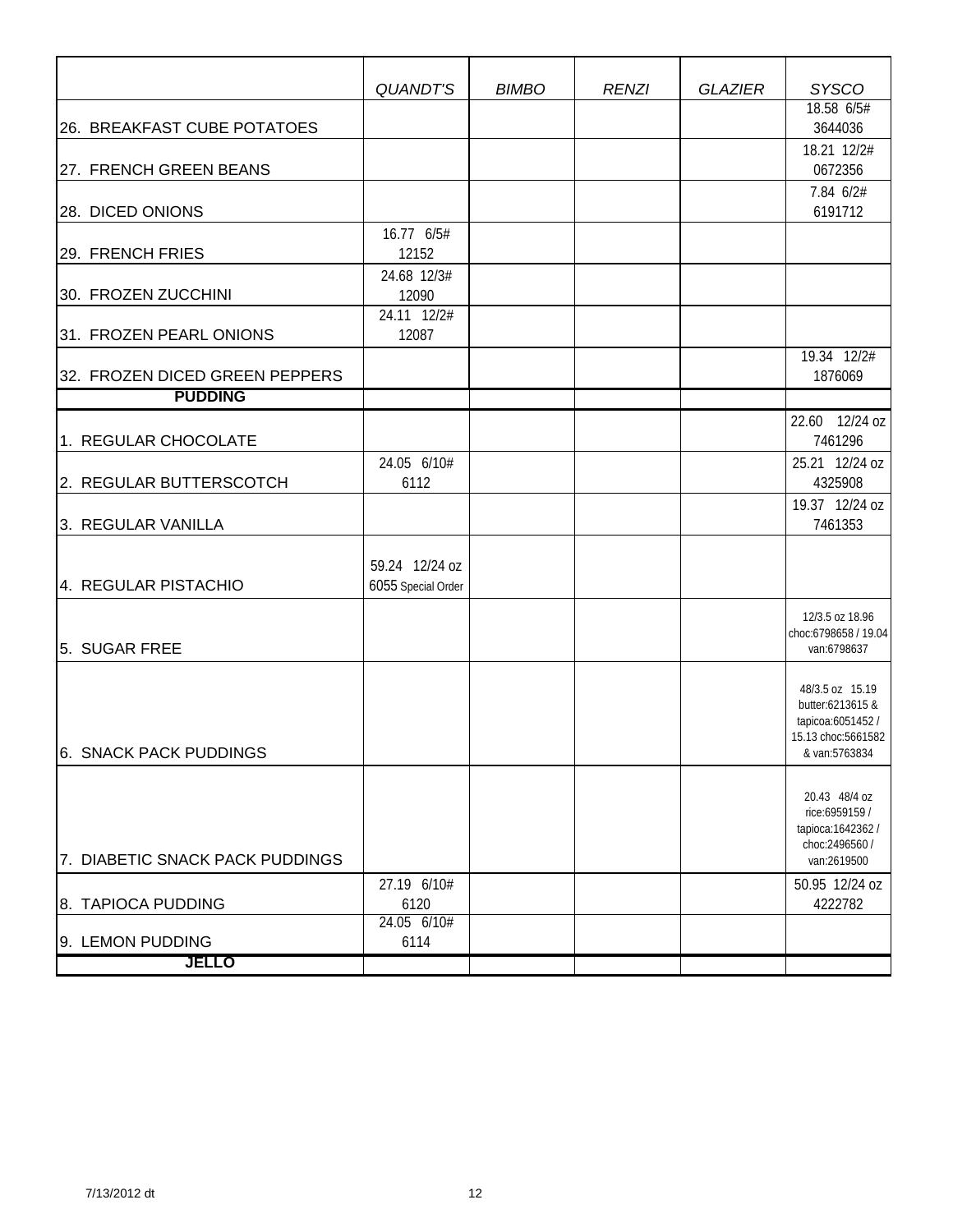|                                                  | QUANDT'S                | <b>BIMBO</b> | <b>RENZI</b>                        | <b>GLAZIER</b> | <b>SYSCO</b>                                                                                                                                                                                                                                                                            |
|--------------------------------------------------|-------------------------|--------------|-------------------------------------|----------------|-----------------------------------------------------------------------------------------------------------------------------------------------------------------------------------------------------------------------------------------------------------------------------------------|
| 1. REGULAR<br>2. SUGAR FREE RED                  |                         |              |                                     |                | 12/24 oz 22.33 asst<br>citrus: 4010344 /<br>22.24 asst red:<br>4010310 / 27.20<br>cherry: 4010351 /<br>27.22 orange:<br>4010443 & red raspb:<br>4010450 / 21.21<br>lemon: 4010393 /<br>22.21 straw: 4010476<br>/ 22.27 lime: 4010419<br>23.75 18/2.75 oz<br>7188711<br>23.79 18/2.75 oz |
| 3. SUGAR FREE CITRUS                             |                         |              |                                     |                | 7188701                                                                                                                                                                                                                                                                                 |
| <b>DAIRY</b>                                     |                         |              |                                     |                |                                                                                                                                                                                                                                                                                         |
| 1. MEXICAN SHREDDED CHEESE                       |                         |              | 37.00 4/5#<br>64376                 |                |                                                                                                                                                                                                                                                                                         |
| 2. CHEESE, EXTRA SHARP, block                    |                         |              |                                     |                | 25.71 2/5#<br>3812971                                                                                                                                                                                                                                                                   |
| 3. CHEESE AMER PROCESSED SLICED                  |                         |              |                                     |                | 39.45 4/5#<br>9493388                                                                                                                                                                                                                                                                   |
| 4. MAYONNAISE                                    |                         |              | 24.95 4/gal<br>56205<br>19.95 30/1# |                |                                                                                                                                                                                                                                                                                         |
| 5. MARGARINE                                     |                         |              | 29088                               |                |                                                                                                                                                                                                                                                                                         |
| 6. MOZZARELLA CHEESE SHREDDED                    |                         |              |                                     |                | 62.94 6/5#<br>7483654                                                                                                                                                                                                                                                                   |
| 7. PARMESAN CHEESE                               |                         |              |                                     |                | 54.40 4/5#<br>6370571                                                                                                                                                                                                                                                                   |
| 8. PIZZA CRUST, 12x16" rectangular par<br>baked  |                         |              | 25.50 10/43 oz<br>37807             |                |                                                                                                                                                                                                                                                                                         |
| 9. YOGURT: 24/4 oz CONTAINERS PER<br><b>CASE</b> |                         |              |                                     |                | 10.61 48/4 oz<br>8605501                                                                                                                                                                                                                                                                |
| 10. LOWFAT COTTAGE CHEESE                        | 33.10 6/5#<br>37408     |              |                                     |                |                                                                                                                                                                                                                                                                                         |
| 11. SHREDDED SHARP CHEESE                        | 44.67 4/5#<br>37315     |              |                                     |                |                                                                                                                                                                                                                                                                                         |
| 12. LIQUID BUTTER                                |                         |              |                                     |                | 27.76 3/gal<br>4577391                                                                                                                                                                                                                                                                  |
| 13. READY WHIP TOPPING                           | 25.13 12/14 oz<br>10316 |              |                                     |                |                                                                                                                                                                                                                                                                                         |
| 14. PC MARGARINE cups                            |                         |              |                                     |                | 13.53 900/5 gm<br>6631123                                                                                                                                                                                                                                                               |
| 15. PC BUTTER cups                               |                         |              |                                     |                | 18.31 720/5 gm<br>8415242                                                                                                                                                                                                                                                               |
| 16. 1% COTTAGE CHEESE                            | 33.10 6/5#<br>37408     |              |                                     |                |                                                                                                                                                                                                                                                                                         |
| 17. SOUR CREAM                                   |                         |              |                                     |                | 26.12 6/5#<br>1309194                                                                                                                                                                                                                                                                   |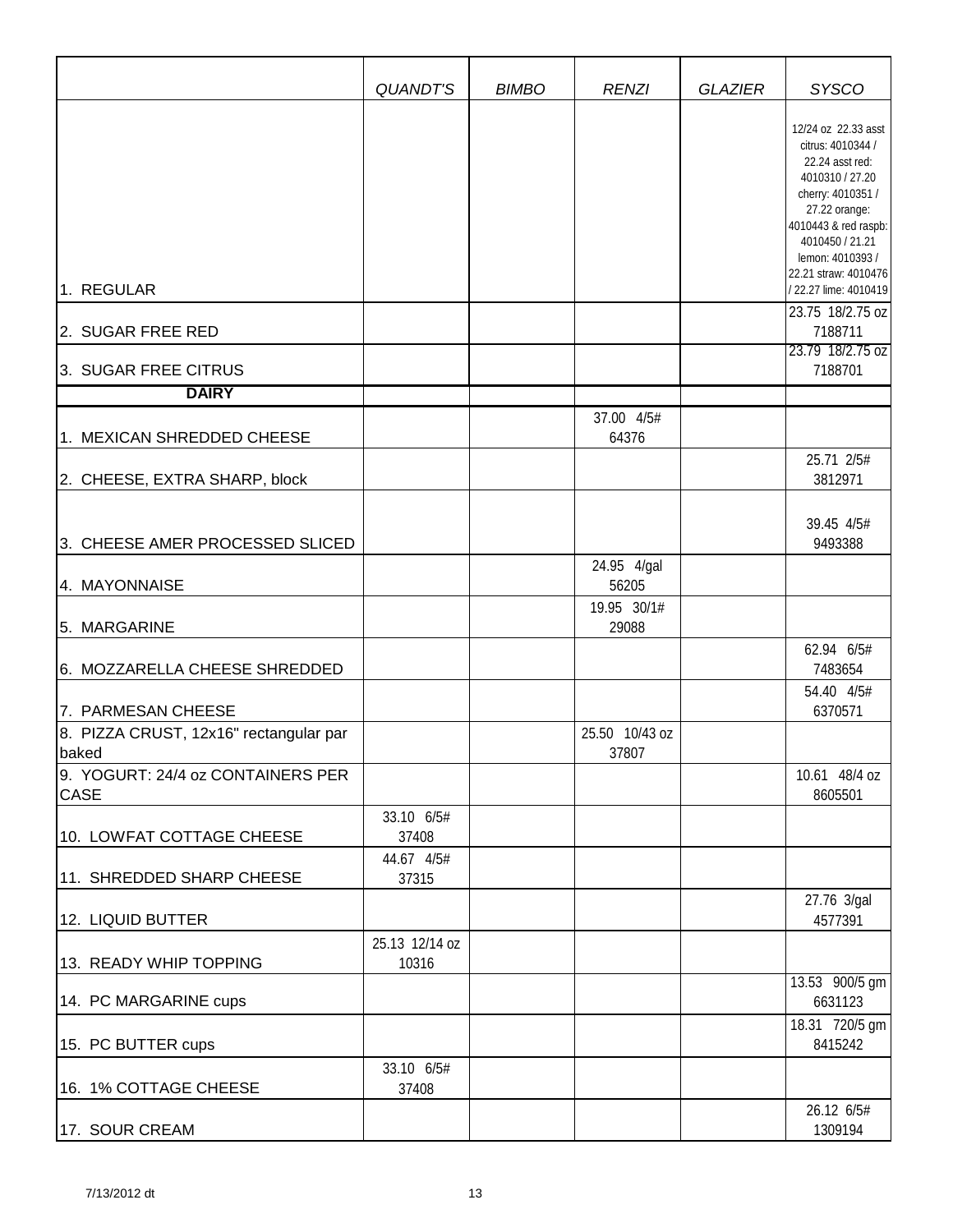|                                                         | QUANDT'S               | <b>BIMBO</b> | <b>RENZI</b>            | <b>GLAZIER</b>                   | <b>SYSCO</b>                |
|---------------------------------------------------------|------------------------|--------------|-------------------------|----------------------------------|-----------------------------|
|                                                         |                        |              |                         | 16.32 48/4 oz<br>11293 / 11289 / |                             |
| 18. LIGHT YOGURT - assorted flavors                     |                        |              |                         | 11291                            |                             |
| 19. CHEESE, SWISS                                       | 70.14 6/5#<br>37342    |              |                         |                                  |                             |
| <b>COOKIES &amp; CRACKERS</b>                           |                        |              |                         |                                  |                             |
| 1. GRAHAM CRACKERS, individual                          |                        |              |                         |                                  | 14.05 200/2ct               |
| packages                                                |                        |              |                         |                                  | 3156015                     |
| 2. SALTINES UNSALTED TOPS,                              |                        |              | 16.10 500/2 ct          |                                  |                             |
| individual packages                                     |                        |              | 73312                   |                                  |                             |
| 3. SALTINE - KRISPY - individual pkgs                   |                        |              |                         |                                  | 7.16 500/2 pk<br>4204996    |
| 4. FIG NEWTONS/indivudual pkgs.                         |                        |              |                         |                                  | 35.57 120/1 oz<br>4220554   |
| 5. FIG NEWTONS #1                                       |                        |              |                         |                                  |                             |
| 6. SUGAR COOKIES frozen ready to bake<br>dough          |                        |              | 31.95 240/1 oz<br>37439 |                                  |                             |
| 7. PEANUT BUTTER COOKIES ready to<br>bake frozen dough  |                        |              |                         |                                  | 37.70 216/1.5 oz<br>6219869 |
| 8. CHOCOLATE CHIP COOKIES frozen<br>ready to bake dough |                        |              | 35.00 240/1 oz<br>37436 |                                  |                             |
| 9. LORNA DOONE COOKIE                                   |                        |              |                         |                                  | 30.77 120/1 oz<br>4125852   |
|                                                         | 41.76 120/3 ct         |              |                         |                                  |                             |
| 10. SUGAR FREE COOKIE: Lemon                            | 7808                   |              |                         |                                  |                             |
| SUGAR FREE COOKIE: Chocolate                            | 41.78 120/3 ct<br>7800 |              |                         |                                  |                             |
| SUGAR FREE COOKIE: Short Bread                          |                        |              |                         |                                  | 38.48 120/8 ct<br>3294980   |
| 11. WHITE CHIP MACADAMIAN NUT -                         |                        |              |                         |                                  | 44.34 213/1.5 oz            |
| frozen ready to bake dough                              |                        |              |                         |                                  | 7220684                     |
| <b>MISC</b>                                             |                        |              |                         |                                  |                             |
|                                                         | 11.32 144/1.5 oz       |              |                         |                                  |                             |
| 1. FROZEN FRENCH TOAST                                  | 13285                  |              |                         |                                  |                             |
| 2. FROZEN WAFFLES                                       |                        |              |                         |                                  | 11.18 144/.83 oz<br>3788908 |
| 3. FROZEN PANCAKES                                      |                        |              |                         |                                  | 8.27 144/1.2 oz<br>0669200  |
| 4. READY MADE BISCUITS 3"                               |                        |              |                         |                                  | 18.75 120/2 oz<br>5083670   |
|                                                         |                        |              |                         |                                  | 23.78 240/1 oz              |
| 5. READY MADE BISCUITS 2"                               |                        |              |                         |                                  | 5083571                     |
|                                                         | 24.55 12/60 ct         |              |                         |                                  | 12.85 6" 24/12              |
| <b>6. TORTILLA SHELLS</b>                               | 16266                  |              |                         |                                  | ct 2385748                  |
| 7. SPRAY COATING (pan)                                  |                        |              |                         |                                  | 11.25 6/17 oz<br>4135380    |
| 8. SUGAR FREE HOT CHOCOLATE -                           |                        |              |                         |                                  | 22.81 6/25                  |
| individual                                              |                        |              |                         |                                  | 7678281                     |
|                                                         |                        |              |                         |                                  | 14.31 100/1 oz              |
| 9. PC SUGAR FREE PANCAKE SYRUP                          |                        |              |                         |                                  | 5932280                     |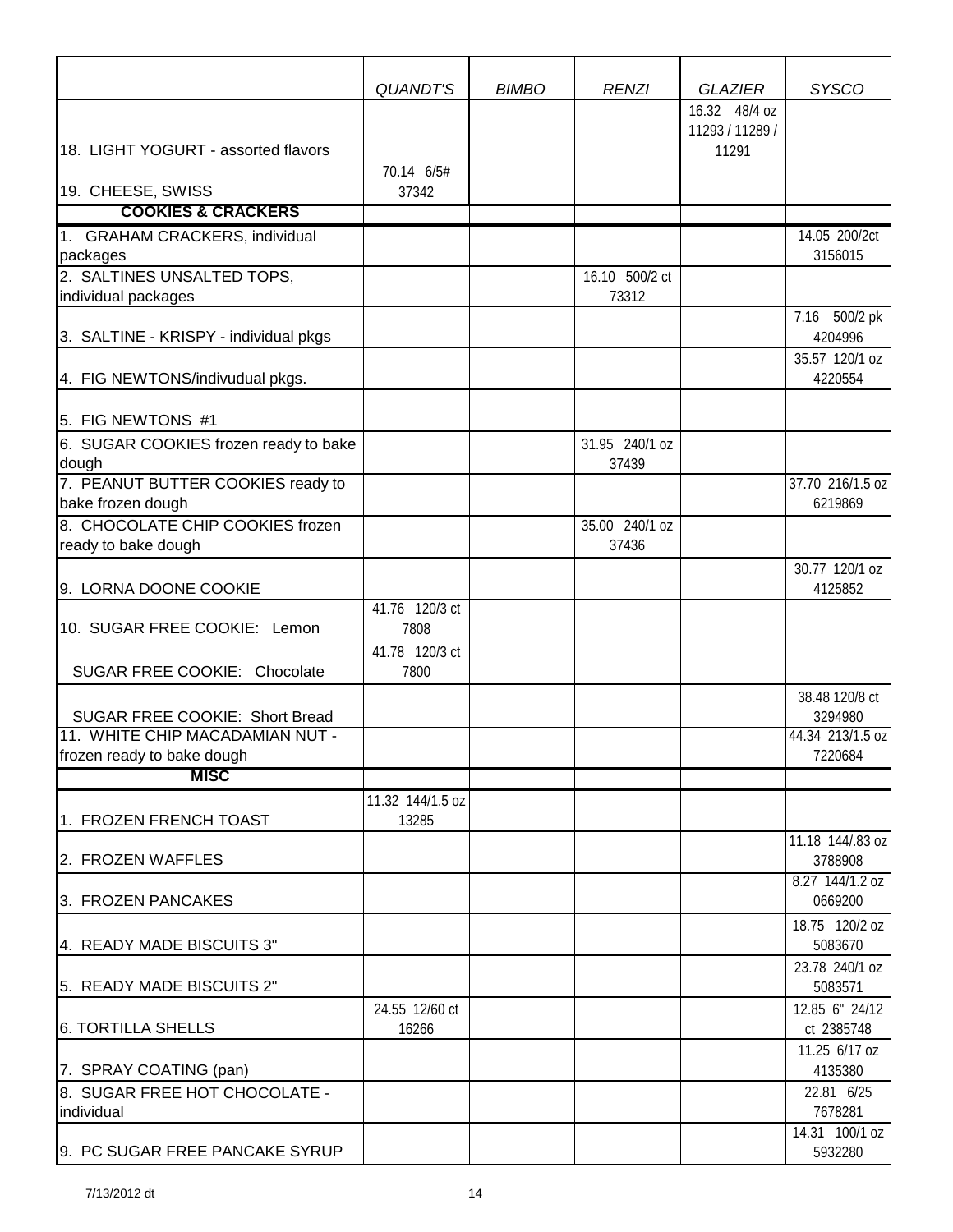|                                                      | QUANDT'S                           | <b>BIMBO</b> | <b>RENZI</b> | <b>GLAZIER</b>             | <b>SYSCO</b>                |
|------------------------------------------------------|------------------------------------|--------------|--------------|----------------------------|-----------------------------|
| 10. PC PANCAKE SYRUP                                 |                                    |              |              |                            | 7.27 100/1.5 oz<br>8435273  |
| 11. PC HALF & HALF                                   |                                    |              |              |                            | 8.14 400/3/8 oz<br>7459068  |
| 12. PC PEANUT BUTTER                                 |                                    |              |              |                            | 44.06 200/.75 oz<br>8435638 |
| 13. PC JELLY - regular                               |                                    |              |              |                            | 13.14 400/10 gm<br>4326013  |
| 14. PC JELLY - diet                                  |                                    |              |              |                            | 15.33 200/12<br>gm 9778614  |
| 15. KETCHUP - small bottle                           | 37.64 24/12 oz<br>76019            |              |              |                            |                             |
| 16. MUSTARD - small bottle                           | 18.39 12/12 oz<br>4702             |              |              |                            |                             |
| 17. 14 - 16 oz COFFEE                                |                                    |              |              |                            | 43.91 18/14 oz<br>6957799   |
| 18. 14 - 16 oz DECAF COFFEE                          |                                    |              |              |                            | 55.74 18/14 oz<br>6958045   |
| 19. PC SALT SUBSTITUTE                               | 18.24 2000<br>4665                 |              |              |                            |                             |
| 20. PC CREAM CHEESE                                  |                                    |              |              |                            | 11.92 100/.75 oz<br>4586590 |
| 21. GREEN BEANS                                      |                                    |              |              |                            | 19.45 6/10#<br>8538348      |
| 22. WAX BEANS                                        |                                    |              |              |                            | 21.51 6/10#<br>4935854      |
| 23. KIDNEY BEANS                                     |                                    |              |              | 25.05 6/10#<br>10159       |                             |
| 24. BAKED BEANS (Gramma Brown)                       |                                    |              |              |                            | 36.54 6/10#<br>5123724      |
| 25. SUGAR FREE PUDDING - Individual<br>ready to make | 44.09 24/3.4 oz<br>v 6060 / c 6061 |              |              |                            |                             |
| 26. SUGAR FREE JELLO - Individual<br>ready to make   |                                    |              |              |                            | 23.75 18/2.75<br>oz 7188711 |
| [27. PC SALAD DRESSING (Italian LF)                  |                                    |              |              |                            | 10.57 60/1.5 oz<br>5954250  |
| 28. DIET CRANBERRY SAUCE                             |                                    |              |              |                            |                             |
| 29. BOLOGNA - Wunderbar or equal                     |                                    |              |              | 1.69 lb 2/10#<br>avg 10381 |                             |
| 30. POTATO CHIP - regular 1 oz                       | 10.81 60/1 oz<br>9425              |              |              |                            |                             |
| 31. POTATO CHIP - BBQ - 1 oz                         |                                    |              |              | 11.72 48/1 oz<br>02072     |                             |
| 32. POTATO CHIP - Sour Cream & Onion -<br>1 oz       |                                    |              |              | 11.72 48/1 oz<br>02073     |                             |
| 33. TORTILLA CHIPS - 16 oz                           | 13.18 8/16 oz<br>9554              |              |              |                            |                             |
| 34. STRAWBERRY PRESERVES - 4#                        |                                    |              |              |                            | 33.71 6/4#<br>4184628       |